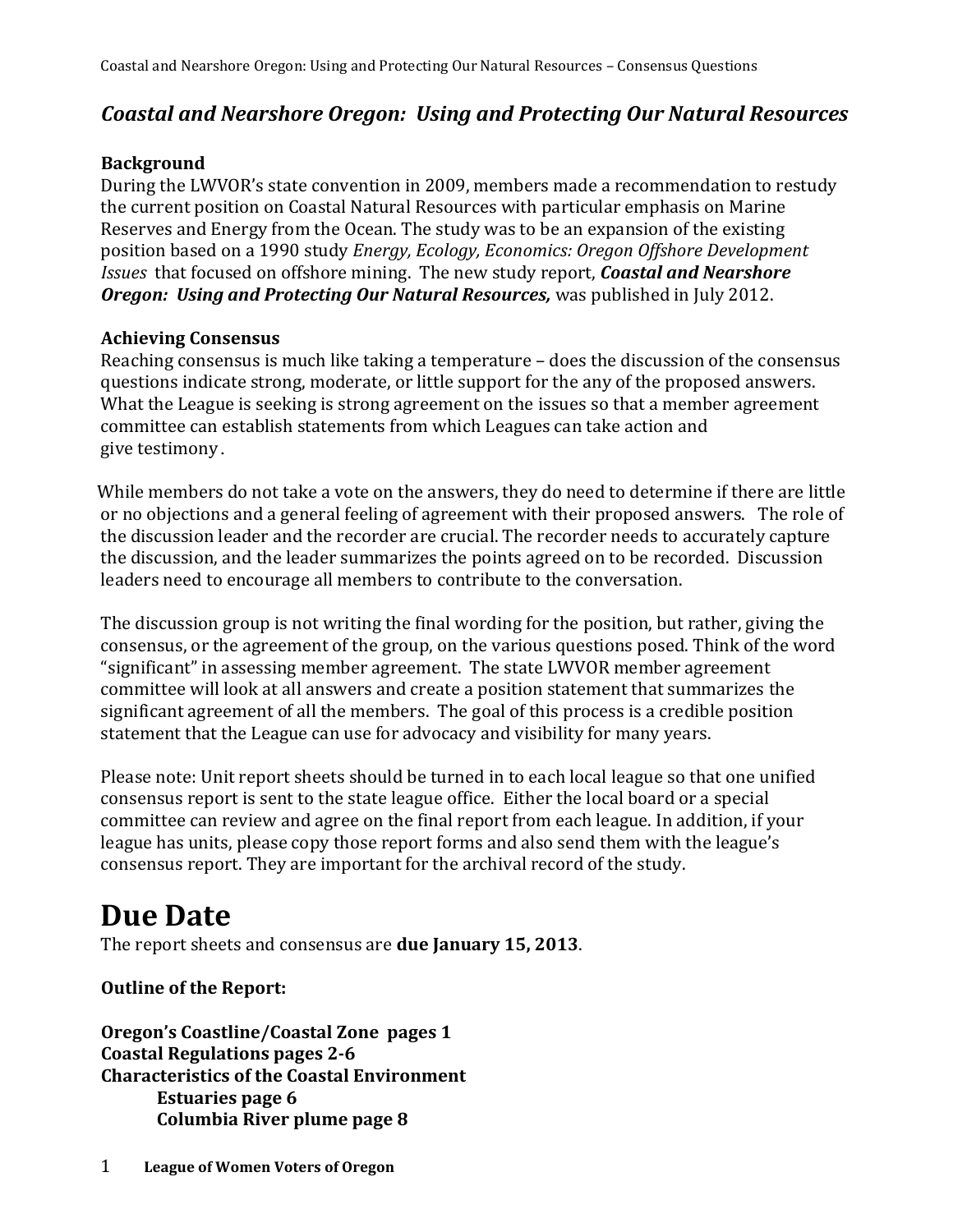| Natural features p age 8                          |
|---------------------------------------------------|
| The people and the economy p 10                   |
| <b>Working waterfronts page 11</b>                |
| <b>Mapping page 12</b>                            |
| <b>Natural Resource Topics</b>                    |
| <b>Fisheries page 13</b>                          |
| <b>Marine Reserves page 15</b>                    |
| Ocean Energy page 19                              |
| Invasive or introduced species page 25            |
| <b>Forestry page 27</b>                           |
| Dredging page 28                                  |
| <b>Chromite mining page 31</b>                    |
| Ocean acidification page 32                       |
| Non Point Source Pollution, water quality page 32 |
| Trash page 34                                     |
| Ocean noise pollution page 35                     |
| Climate change page 35                            |
| Public involvement page 38                        |
| <b>Conclusion p 38</b>                            |
| <b>References p 38</b>                            |
|                                                   |

#### **Recommended timing for sections**

| 1 hour session |            | 11/2 hour session | 2 hours session |
|----------------|------------|-------------------|-----------------|
| Question 1     | 20 minutes | 30 minutes        | 40 minutes      |
| Question 2 -   | 20 minutes | 30 minutes        | 40 minutes      |
| Question 3 -   | 10 minutes | 15 minutes        | 15 minutes      |
| Question 4-    | 5 minutes  | 10 minutes        | 15 minutes      |
| Question 5-    | 5 minutes  | 10 minutes        | 10 minutes      |

#### **Consensus questions**

**1. Marine Reserves**: (see fisheries and marine reserves study pages pp 13-19) The State of Oregon has established two pilot (test) marine reserves. For these sites, baseline data has been collected and restrictions are in place. Three other sites have been approved, however, no restriction can be imposed until baseline data has been collected.

**Do you support the development of marine reserves and/or marine protected areas?**

If not, why not?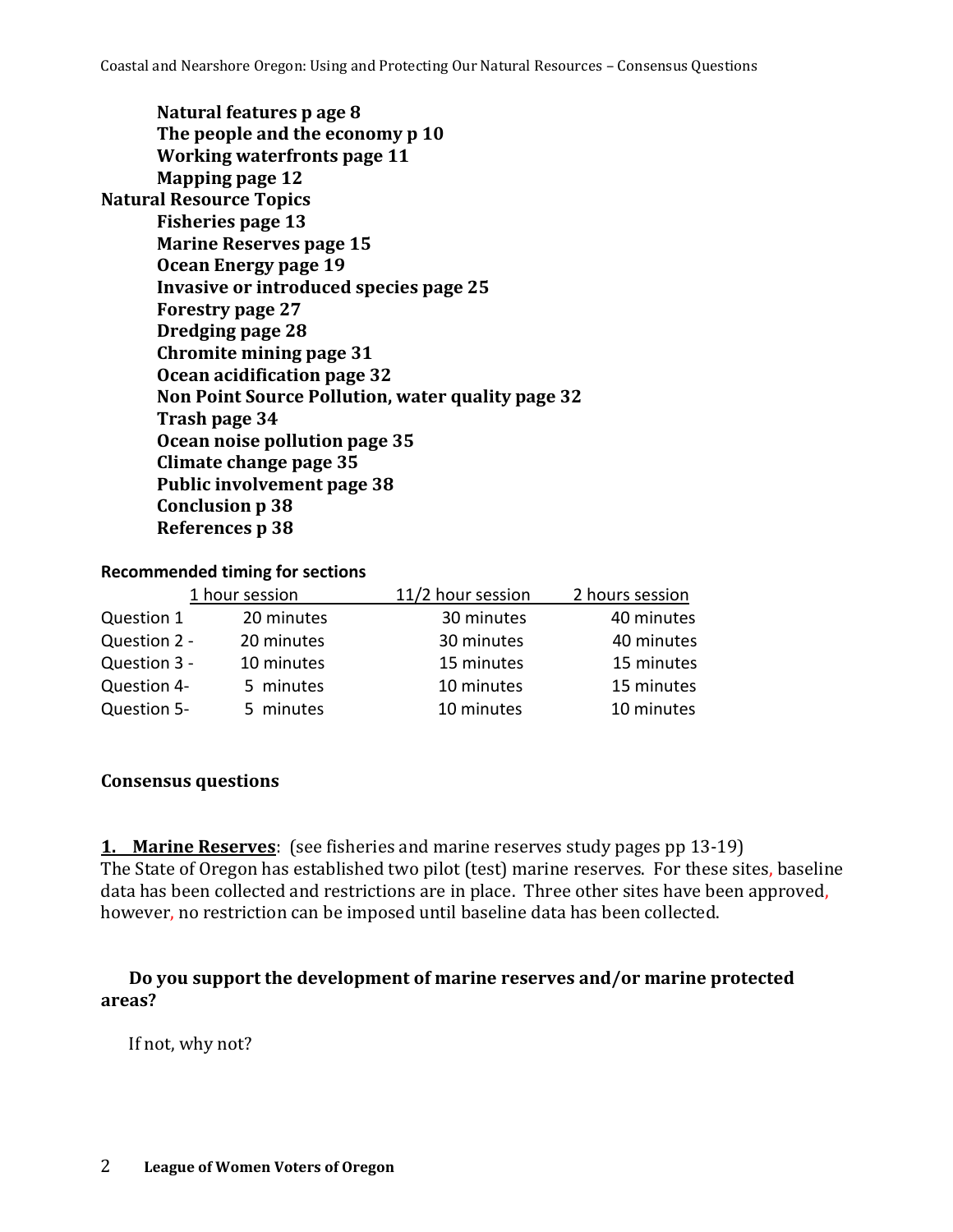If so, what factors (scientific, cultural, fisheries, tourism and other economic considerations, endangered and threatened species, types of habitats such as sandy bottoms, kelp forests, rocky reefs) should be considered in:

Identifying locations (number, distance between, individual sites or a system of reserves)

Determining size

Developing management goals

Length of operation (for a trial period, long term, on-going or until identified objective is reached)

Should public and/or private funding be provided? How (State General Fund, dedicated state funding, Federal such as grants or tax credits, private, public grants, etc.)?

For management

For enforcement

Compensation for lost income

For Research

#### **2. Ocean Energy:** (see study pages 19-24)

The LWVUS supports the movement toward renewable energy development. The ocean has been identified as a potential resource for energy.

#### **Do you support research and test deployment of wave energy devices on the Oregon Coast?**

If not, why not?

If so, should Oregon provide financial assistance for the research and development? What type of support (State General Fund, dedicated state funds, federal, public grants, etc.)?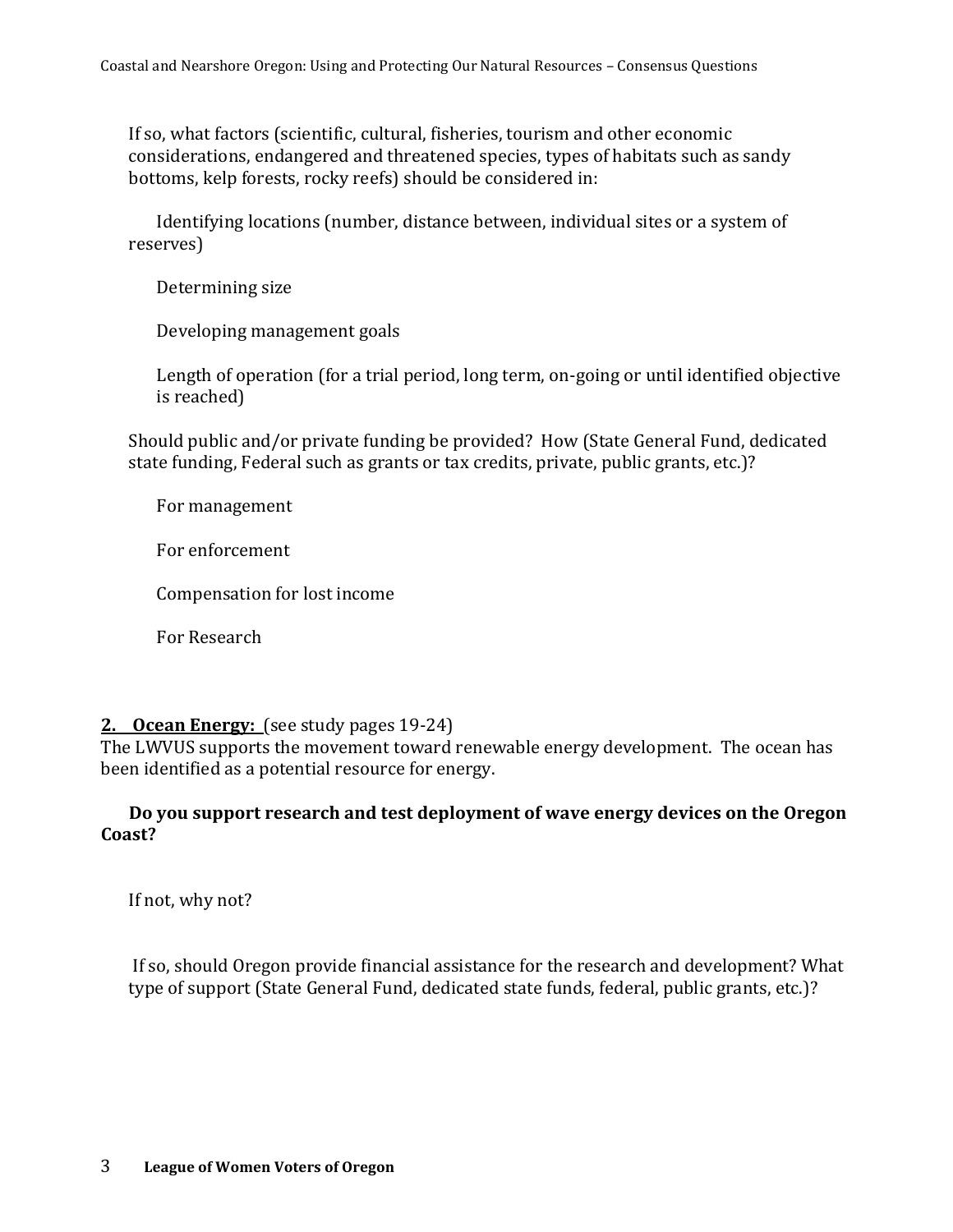#### **Do you support commercial deployment?**

If not, why not?

If so, what criteria should be considered for each of these subject areas before commercial development occurs?

Environmental impacts

Effects on fisheries

Effects on recreational activities and scenic values

Economic impacts (jobs, tax revenue etc)

Role of local communities and statewide concerns

**Other** 

#### 3. **The Coastal Management Zone (CMZ**): (see study pages 2-6, 8, 27, 32-34)

The CMZ has specific mandates for limiting pollution in streams and discharges to the ocean. These mandates require additional controls beyond statewide requirements for coastal forestry, septic systems, development, endangered species habitat (salmon migration), etc.

#### **In addressing these mandates how should the following issues be considered?**

Uniformity in the CMZ among local, county, and state regulations

Funding for monitoring, restoration, enforcement, invasive species control

Impact on local economies and municipalities (costs, effect on development, etc.)